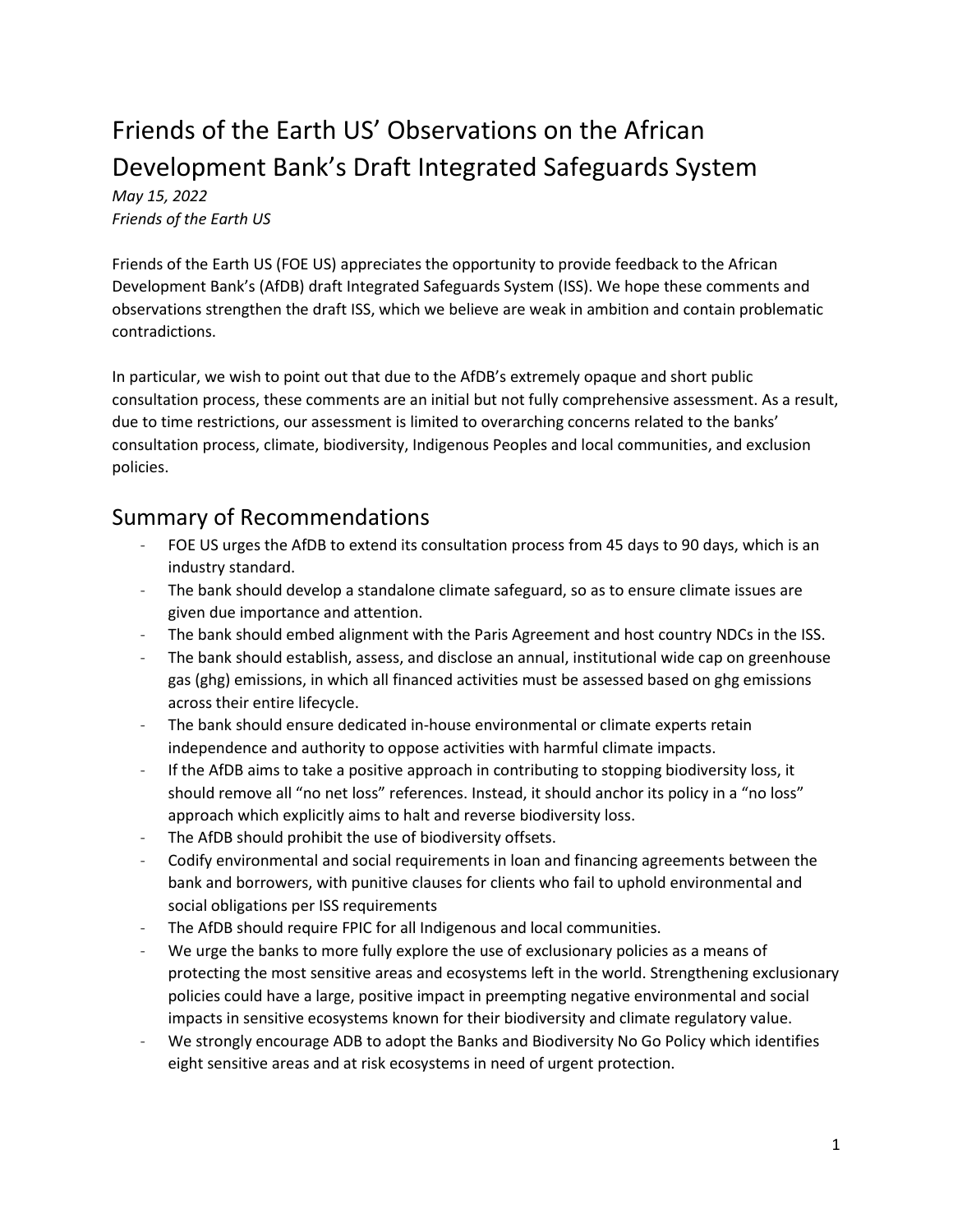#### Opaque and Inadequate Consultation Process

Disappointingly, the AfDB's consultation process has been riddled with failures in outreach, communication, and professionalism to civil society and African communities. The AfDB had pledged to conduct a "[meaningful stakeholders consultation based on a draft](https://arabwatchcoalition.org/2022/03/24/the-afdb-missed-the-right-oppotunity-to-become-responsible-for-development-in-africa/)", however, the bank has persistently failed to meaningfully and adequately respond to civil society concerns and questions throughout the entire process thus far. First, although the bank launched a consultation website, this was done without notifying or actively engaging civil society, rendering such a website ineffective if not useless as the public remained in the dark regarding the bank's consultation plans. Second, the bank failed to provide accurate, up to date information regarding key consultation dates. During the December 2021 holiday season, the bank published a brief note regarding the consultation process, but again provided no clear dates as to when the draft would be published, or when comments would be due. Indeed, it appeared that when the ISS draft was published, it was done so in a haphazard fashion, with the website apparently [dysfunctional](https://arabwatchcoalition.org/2022/03/24/the-afdb-missed-the-right-oppotunity-to-become-responsible-for-development-in-africa/) for those wishing to contribute via the bank's consultation website. Thirdly, the consultation period is only 45 days, which is extremely short, and far behind AfDB's peers, such as the Asian Development Bank. The lack of sufficient time for the public to review the ISS is compounded by the fact that the ISS is not available in Arabic, despite it being the primary language of twelve African countries. This significantly disadvantages civil society and groups in those countries who wish to provide feedback but are unable to review the ISS due to language barriers. Furthermore, civil society groups who actively reached out to the bank regarding more information and updates prior to the ISS being released received generic responses with no meaningful information. Given the bank's subpar handling of its consultation process, **we ask the AfDB to extend its consultation process from 45 days to 90 days, which is an industry standard**.

#### Establishing a Climate Safeguard

Despite the existential threats posed by climate change, the ISS does not contain a climate safeguard. Currently, climate impacts are primarily referenced or considered as part of technical reviews or environmental assessments, which is insufficient if the bank is to do its part in decarbonizing its portfolio. The bank recognizes that "climate change is affecting the nature and location of projects, and that Bank Group operations should reduce their impact on the climate by supporting lower carbon emissions development trajectories", and yet the bank does not propose a specific safeguard to address and manage climate issues comprehensively. Instead, climate considerations are interspersed through the ISS via environmental or other related assessments with no details as to which activities the bank is obligated to decline due to climate impacts. Furthermore, there is no concrete guidance as to how the bank will actively lower carbon emissions. **We strongly encourage the bank to develop a standalone climate safeguard, so as to ensure climate issues are given due importance and attention.** Developing a separate climate safeguard will also help to ensure that relevant goals, such as biodiversity protection, are harmonized so as to avoid potential conflicts of interest on such cross-cutting issues. (For instance, a client's proposed biodiversity offset based on forest protection should not be used or considered as a climate solution. Or in another example, a proposed hydroelectric dam should not be considered as a low carbon energy source, especially if located in a biodiverse area.)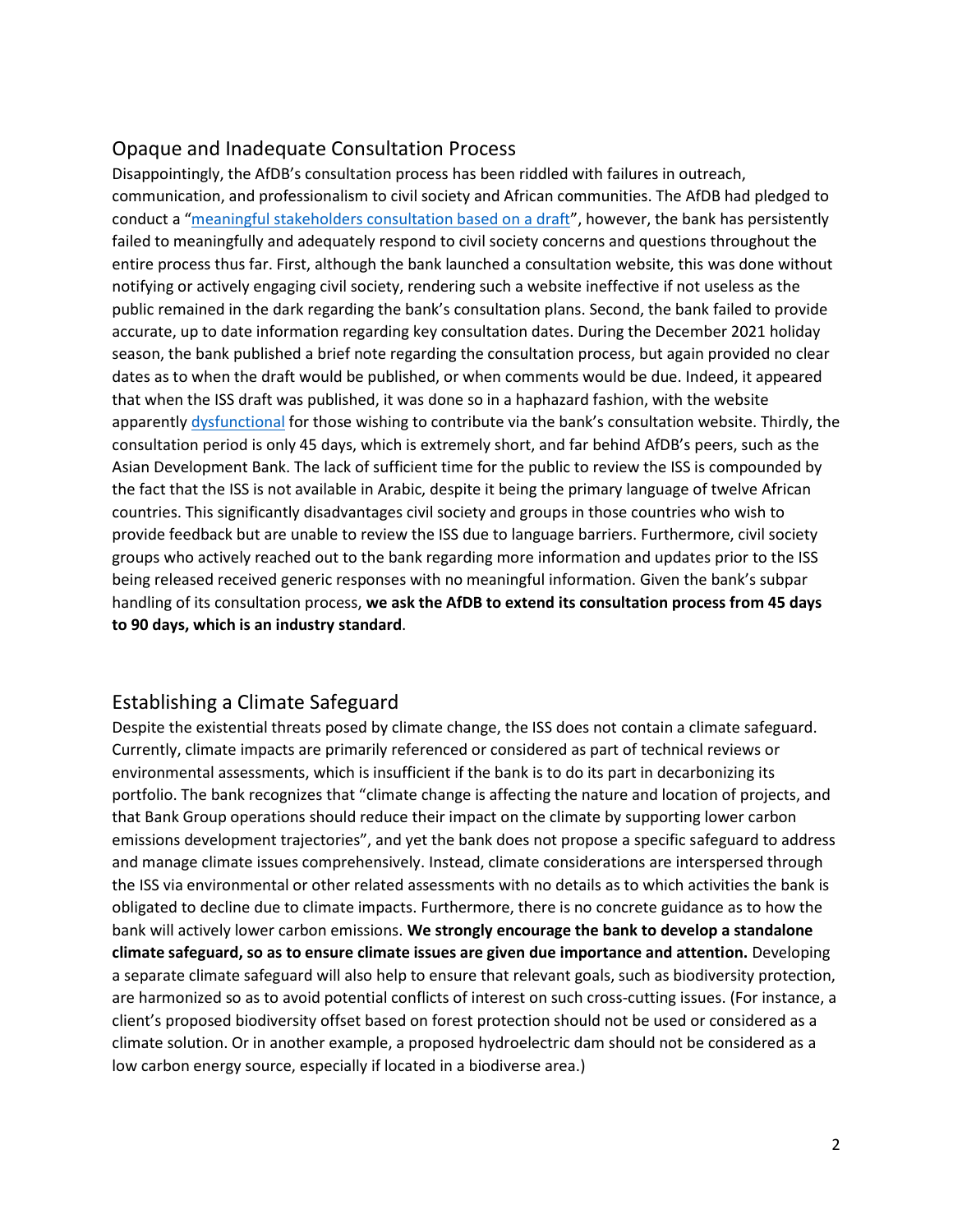There are a number of actions the bank can take in developing a standalone climate safeguard. Some suggestions include:

- **Embed alignment with the Paris Agreement and NDC in the ISS:** The AfDB should contain explicit references to the Paris Agreement, and codify that borrowers do not violate host country nationally determined contributions (NDC) as part of their financing agreements and contracts with the bank. Although host country governments certainly bear responsibility in meeting NDCs, the bank should do its part in ensuring that its clients align and do not conflict with host countries meeting their international climate goals.
- **Establish, assess, and disclose an annual, institutional wide cap on greenhouse gas (ghg) emissions, in which all financed activities must be assessed based on ghg emissions across their entire lifecycle**: Establishing, assessing, and disclosing an institutional wide annual cap on emissions would enable banks to better prioritize and assess the climate impacts of their portfolio. This risk management tool would provide clear, measurable targets in ensuring banks adequately assess and track the greenhouse gas and carbon impacts of individual projects, but also across the entire institution, thus leading to better climate impacts in both preventing financing to high carbon activities, as well as requiring more robust carbon accounting (and accountable) practices.

By adjusting and reducing institutional cap targets on an annual basis, it would also allow banks to create and complement a climate plan which actively corresponds and meets Paris Agreement and related nationally determined contributions (NDC) goals. In regards to bank supervisors, this tool would allow regulators to measure and evaluate banks' climate performance; if made mandatory by bank regulators, it would also inspire deeper accountability in preventing and reducing climate risks from the banking sector. There is already precedent of banks using this tool in reducing their carbon impacts. For instance, the Overseas Private Investment Corporation, which was recently renamed as the US International Development Finance Corporation, has utilized an institutional cap to manage its emissions. Although its accounting practices can still be improved, the model itself can prove useful for others in the banking sector<sup>1</sup>.

- **Ensure dedicated in-house environmental or climate experts retain independence and authority to oppose activities with harmful climate impacts**: The AfDB should ensure that inhouse environmental or climate experts are empowered to independently approve or oppose activities with negative climate impacts at any stage of the project, but particularly in the design and loan application stage.
- **Codify environmental and social requirements in loan and financing agreements between the bank and borrowers, with punitive clauses for clients who fail to uphold environmental and social obligations per ISS requirements:** Codifying binding environmental and social clauses in financing agreements will be an effective tool to improve and accelerate clients' risk management of environmental and social issues. Doing so will link short term hazards (violating financing agreements and a tendency to overly focus on immediate project impacts) with long

<sup>1</sup> https://1bps6437gg8c169i0y1drtgz-wpengine.netdna-ssl.com/wp-content/uploads/2020/05/2020.02.26\_OPIC-GHG-Briefing\_final.pdf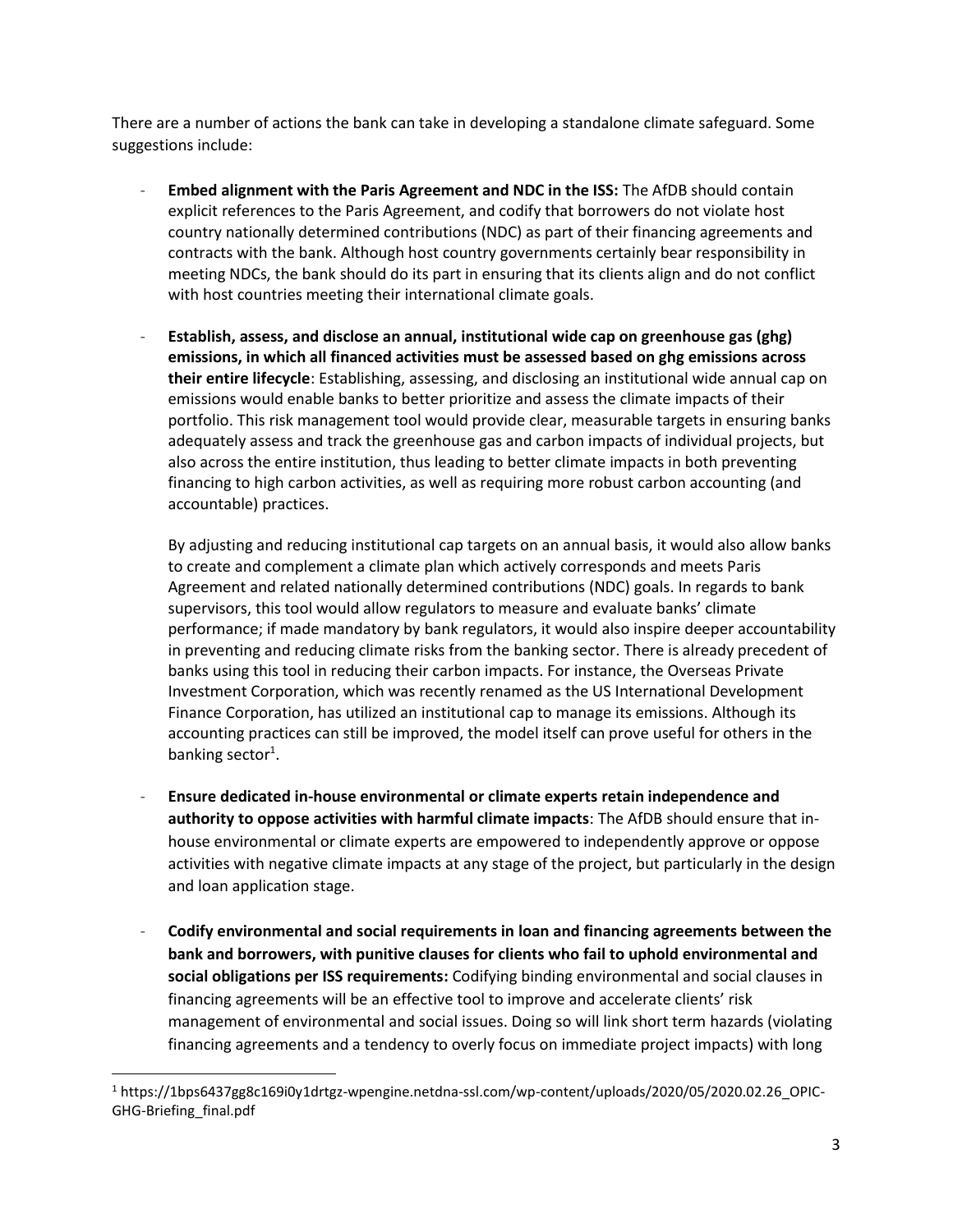term considerations (addressing climate change). Finding ways to connect short and long term risks for both banks and clients is critically important, as historically clients and banks have only considered short term hazards and risks in their approach to environmental and social risks, whereas cumulative and long term risks have been largely ignored. Although cumulative, transboundary risks are now specifically referenced in the ISS, merely including or referencing these long term risks in environmental and social assessments will be of limited value and impact without legally binding accountability measures for clients who fail to meet expectations as set forth in the ISS.

# Weak Ambitions for Biodiversity Protection and Policy Contradictions on the Use of Biodiversity Offsets

ISS 6 addresses how the bank conserves and protects habitat and biodiversity. Its core objectives are to "protect and conserve biodiversity and differing types of habitats", to "apply the mitigation hierarchy", and to "reinstate or restore biodiversity informed by the mitigation hierarchy including, where some impacts are unavoidable, through implementing biodiversity offsets to achieve 'not net loss but net gain' of biodiversity", in addition to promoting sustainable management of resources and ensuring inclusive economic development. However, in the midst of a biodiversity crisis, **ISS 6's core objectives lack ambition, as an approach based on "no net loss" will not help the bank succeed in protecting or conserving biodiversity.**

Biodiversity approaches based on "no net loss" take a passive, misguided approach, as "no net loss" assumes (if not requires) environmental destruction in order to maintain what is perceived to be the status quo; it does not aim to, let alone acknowledge, the need to take a proactive, preemptive approach in conserving biodiversity. It also does not account for the inherent uniqueness or irreplaceability of complex ecosystems and its species, as it is a concept underpinned by the assumption that nature can be substituted, traded, and reduced to over-simplified biodiversity targets and accounting. Many complex ecosystems and its species are irreplaceable, and cannot be offset even if based on "like for like". Although the concept suggests that there may be less if not no biodiversity loss due to the emphasis on "net" impact, it is important to note that environmental destruction is baked into the concept of "no net loss"; there is no compensation measures without the initial destruction. Such a concept thus accelerates biodiversity loss and environmental damages<sup>2</sup>.

**If the AfDB aims to take a positive approach in contributing to stopping biodiversity loss, it should remove all "no net loss" references. Instead, it should anchor its policy in a "no loss" approach which explicitly aims to halt and reverse biodiversity loss.** Halting biodiversity loss is an emerging standard in the international banking sector, and multilateral development banks such as the European Investment Bank have already committed to "to halt and reverse biodiversity loss". In addition, the core objectives of ISS 6 are weaker and do not align with the [2021 Joint Statement from MDBs on Nature, People, and](https://idbdocs.iadb.org/wsdocs/getdocument.aspx?docnum=EZSHARE-1729984378-40) 

<sup>&</sup>lt;sup>2</sup> More detailed information on the subject can be found at: "No Net Loss of Biodiversity: A False Solution" by Friends of the Earth International. https://www.foei.org/features/no-net-loss-biodiversity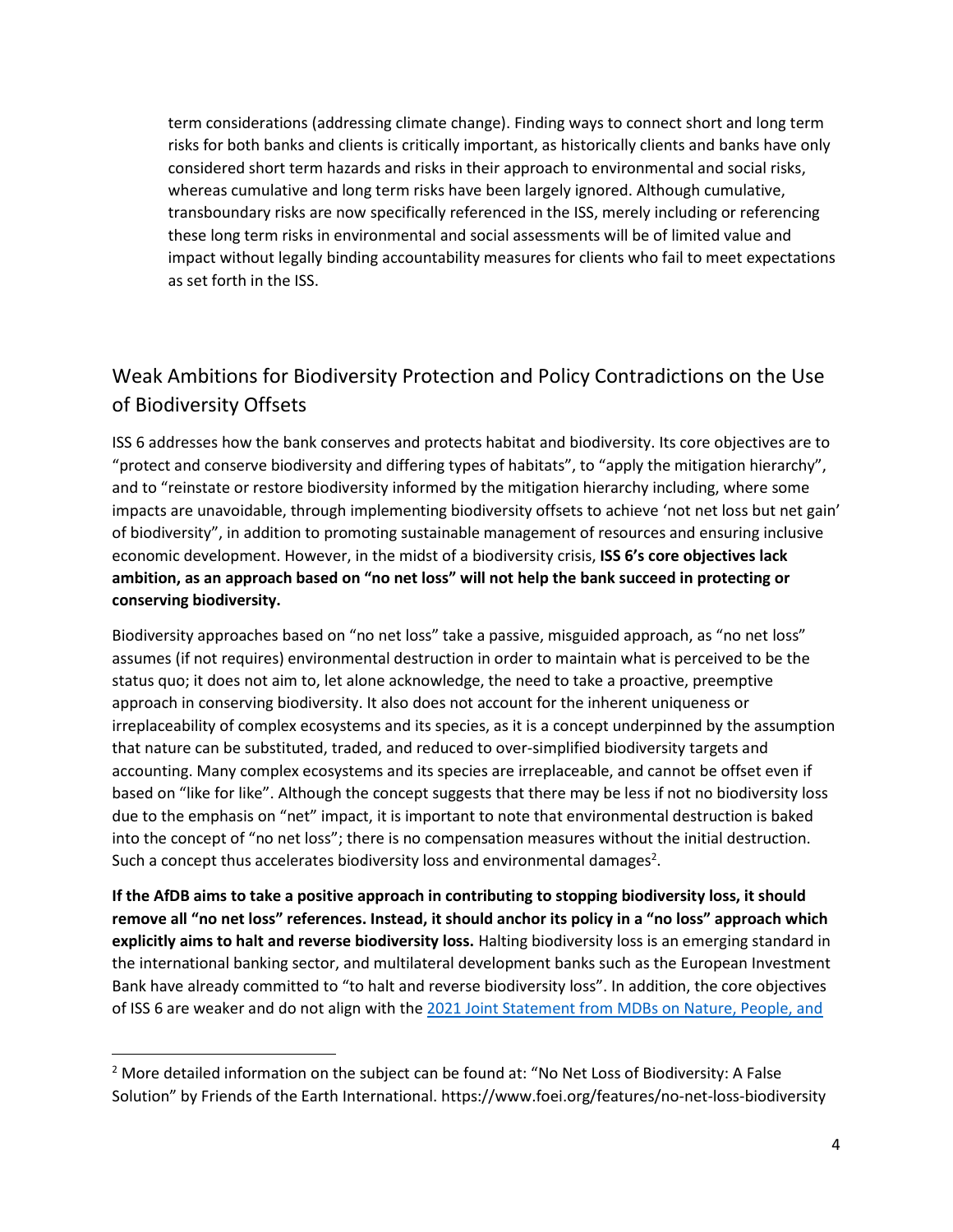[Planet,](https://idbdocs.iadb.org/wsdocs/getdocument.aspx?docnum=EZSHARE-1729984378-40) which the AfDB endorsed. For instance, the joint statement states, **"**We commit to develop projects, business models and/or financing instruments to support economic activity that *seeks to reverse the drivers of nature loss* and promote the protection, restoration and sustainable use of nature and its services to people [italics added". However, reversing the drivers of nature loss is not referenced anywhere in the ISS.

Furthermore, **the AfDB should prohibit the use of biodiversity offsets. The inclusion of biodiversity offsets as a means of protecting biodiversity is misguided as biodiversity offsets have been shown to be ineffective, false solutions.** According to our research and current scientific literature, there has never been a successful biodiversity offset scheme with positive impacts for both biodiversity and local communities, and should therefore not be used as a mitigation measure in AfDB's biodiversity safeguard, let alone be included as a core objective. The inclusion of biodiversity offsets is further complicated by the ISS' contradictory positions on biodiversity offsets. On the one hand, ISS 6 emphasizes and seemingly encourages the use of biodiversity offsets based on "no net loss" and "like for like" principles. On the other hand, ISS 6 states that the bank bears "reservations" regarding the "long term success of biodiversity offsets", and so offsets are to be considered a "last resort".

The policy further notes that "Certain residual adverse impacts cannot be offset, particularly if the affected area is unique and irreplaceable from a biodiversity standpoint. In such cases, the Borrower will not undertake the project unless it is redesigned to avoid the need for such offset, and to meet the requirements of this OS". As the ISS includes biodiversity offsets as part of its goals, the use of biodiversity offsets is clearly encouraged as a mitigation measure, however, ISS 6 simultaneously expresses doubt and discourages the use of biodiversity offsets as "certain residual adverse impacts cannot be offset" in particularly high biodiverse areas.

This contradiction is confusing, and as a result, will not set up borrowers for successful biodiversity outcomes, as the nebulous limits and criteria for using biodiversity offsets are ripe for abuse of discretion**. Although the bank has described biodiversity offsets as a "last resort", in practice biodiversity offsets are used as a "first resort". This is because the mitigation hierarchy does not contain a "no project" option and project alternatives are not consistently explored due to the fact that vested interests typically discount or overlook foregoing a project based on harmful environmental, social, and climate impacts.** This common dynamic was recognized by the Asian Development Bank in its Analytical Note on Biodiversity Conservation, stating: "While the SPS [safeguards] requires key habitats to be avoided unless there are no viable alternatives and other conditions met …there is a risk that borrowers/clients may only conduct superficial consideration of alternatives if considerable resources have already been dedicated to feasibility and design studies. This may result in some projects that cannot be considered for ADB financing as won't be able to meet ADB's safeguard requirements, and for others the full application of the mitigation hierarchy may be constrained and may be applied without avoidance being truly explored".

Furthermore, although the use of biodiversity offsets was normalized after IFC's revision of its Performance Standards in 2012, to date, **there is still no consistent, reliable evidence that biodiversity offsets are effective;** according to IPBES, although the use of biodiversity offsetting has increased, at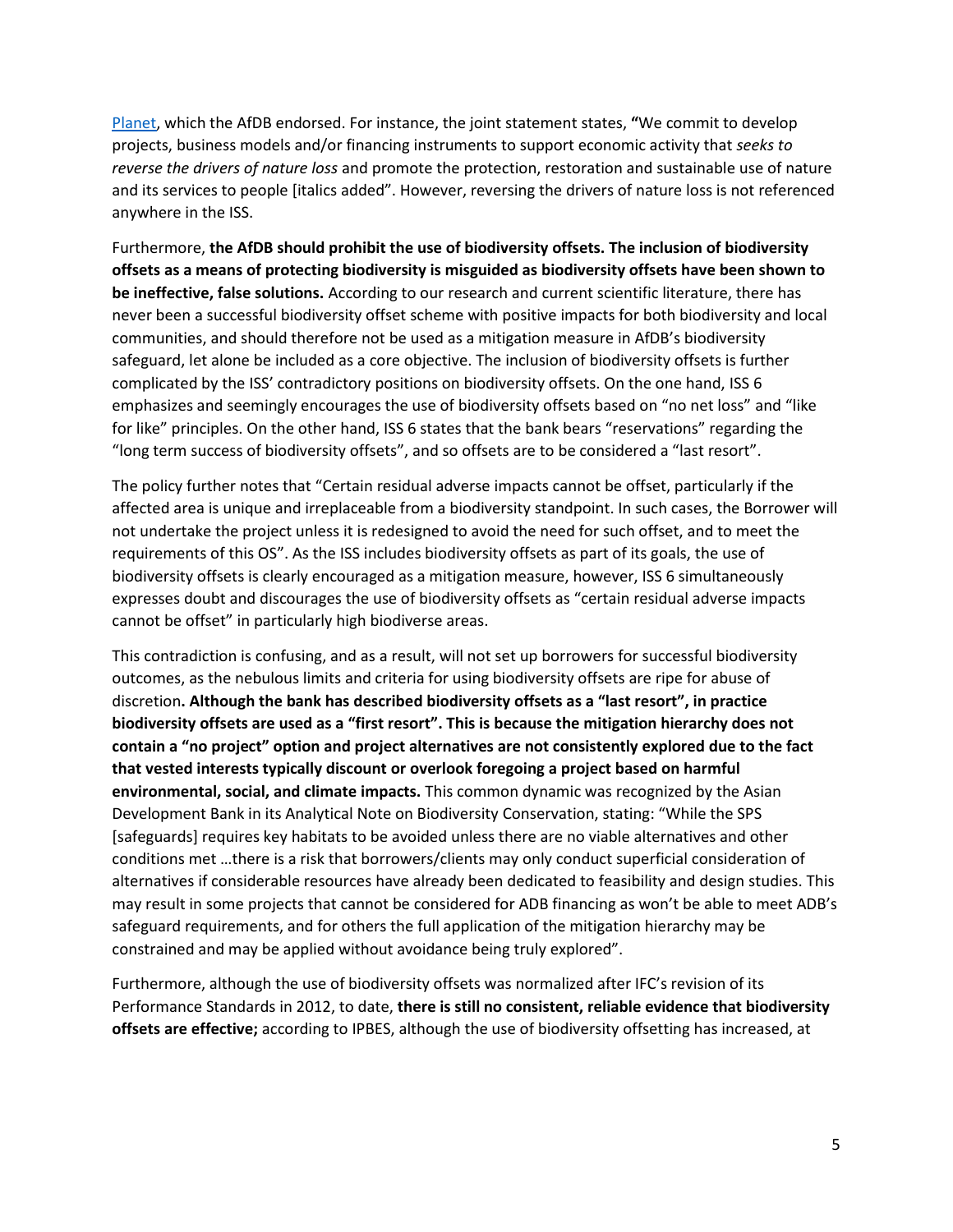best their "effectiveness is mixed, and they are often contested"<sup>3</sup>. The IUCN has also stated that "by design, even best-practice offsetting tends to lead to less biodiversity after a project than before, because many policies allow for the protection of existing biodiversity from later development or harm to be traded for residual losses from the project. As such, ecological compensation approaches like offsetting remain controversial, and their relationship with national or global biodiversity goals lacks clarity" 4 . Although the 2012 IFC Performance Standards prematurely normalized the use of biodiversity offsets, we draw attention to how the international banking sector may now be acknowledging their inefficacy. For instance, the Inter-American Development Bank prohibits biodiversity offsets in critical habitats. This is an extremely positive step, and one which demonstrates IDB efforts to take a leading role in stopping biodiversity loss. Although biodiversity offsets should be prohibited in both critical and natural habitats, it is clear AfDB can draw from its peers in improving its biodiversity policies.

## Protecting Indigenous and Local Community Rights

Although the AFDB requires free, prior, informed consent for highly vulnerable rural minorities, **we strongly encourage the AfDB to require FPIC for all Indigenous and local communities.** There is increasing evidence that Indigenous and local communities are essential for conserving biodiversity. Indeed, some of the most biodiverse places left in the world overlap with lands belonging to Indigenous and local communities. Research has found that Indigenous Peoples protect 80% of the world's biodiversity even though they make up less than 5% of the world's population<sup>5</sup>. At the same time, however, Indigenous and local communities are under increasing threats from intimidation, harassment, harmful or misguided development pressures, disease, among many others.

Indigenous and local communities are critical in not only stopping biodiversity loss, but also understanding how to better manage resources and nature more sustainably via Indigenous knowledge and practices. **This is why the AfDB should require free, prior, informed consent in all financing activities. Indigenous and local peoples issues are deeply interdependent and intertwined with biodiversity issues, and so stopping biodiversity loss will not only involve consulting Indigenous and local communities, but its success in part depends on Indigenous and local communities to exercise their right to free, prior, informed consent.**

Scientific research is progressively acknowledging the irreplaceable knowledge of Indigenous and local communities, and has established that successfully conserving biodiversity is contingent on ensuring that Indigenous and local community rights are protected and upheld. According to IPBES, "The positive contributions of indigenous peoples and local communities to sustainability can be facilitated …. the

<sup>&</sup>lt;sup>3</sup> IPBES (2019): Summary for policymakers of the global assessment report on biodiversity and ecosystem services of the Intergovernmental Science-Policy Platform on Biodiversity and Ecosystem Services.

https://www.ipbes.net/sites/default/files/ipbes\_7\_10\_add.1\_en\_1.pdf

<sup>4</sup> IUCN (undated): Impact Mitigation and Ecological Mitigation. https://www.iucn.org/commissions/ commissionecosystem-management/our-work/cems-thematicgroups/impact-mitigation-and-ecological-compensation-0 <sup>5</sup> Gleb Raygorodetsky, "Indigenous peoples defend Earth's biodiversity—but they're in danger", National

Geographic, 2018. https://www.nationalgeographic.com/environment/article/can-indigenous-land-stewardshipprotect-biodiversity-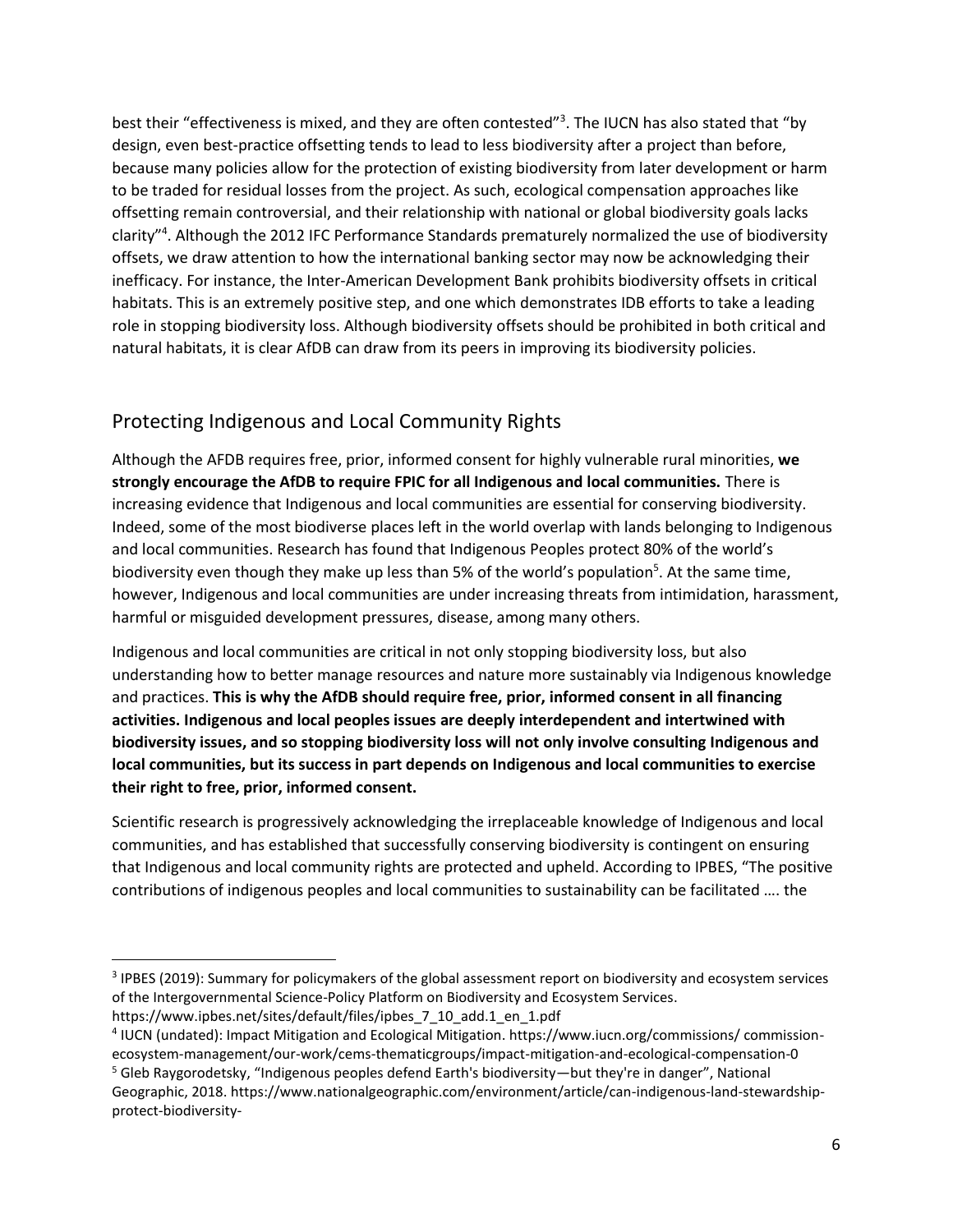application of free, prior and informed consent, and improved collaboration, fair and equitable sharing of benefits arising from the use, and co-management arrangements with local communities"<sup>6</sup>.

### Strengthening the AfDB's Exclusionary Policies

The AfDB has developed an Environmental and Exclusion List to mitigate risks associated with unsustainable and hazardous activities, including those related to mining and palm oil which do not meet sector standards. Although we are pleased that logging equipment in unmanaged primary tropical forests is also included, we believe the bank can go further in excluding harmful activities in sensitive areas. In light of the unique and irreplaceable biodiversity hotspots and iconic ecosystems in Africa, **we urge the banks to more fully explore the use of exclusionary policies as a means of protecting the most sensitive areas and ecosystems left in the world. Strengthening exclusionary policies could have a large, positive impact in preempting negative environmental and social impacts**; this is because a project's location itself can be a determining factor in causing or exacerbating negative environmental and social impacts, especially for projects located in sensitive areas and at-risk ecosystems. As a result of unsustainable global economic development pressures, there are fewer and fewer intact, resilient, and functioning ecosystems left in the world; these areas are crucial for stopping the inherently intertwined biodiversity and climate crises. As a result, AfDB should consider excluding direct and indirect financing to harmful, unsustainable activities which may be located in or impact these areas.

We recognize the right of African countries to economic development, and so urge the bank to devote its resources to financing activities which are sustainable and do not exacerbate drivers of biodiversity loss. **We strongly encourage ADB to adopt the Banks and Biodiversity No Go Policy which identifies eight sensitive areas and at risk ecosystems in need of urgent protection.** This proposed policy is endorsed by over sixty civil society organizations to date, and is consistent with international trends recognizing the importance of prohibiting harmful investments in sensitive areas.

#### *Banks and Biodiversity No Go Policy<sup>7</sup>*

In order to safeguard the rights of Indigenous and local communities (IPLCs) in formally, informally, or traditionally held conserved areas – such as Indigenous and community conserved areas (ICCA), Indigenous Territories (TIs) or public lands not yet demarcated – as well as to better address and reflect the current crises of climate change, biodiversity loss, and emergence of zoonotic diseases, the Banks and Biodiversity campaign calls on banks and financial institutions to adopt a No Go policy which prohibits any direct or indirect financing related to unsustainable, extractive, industrial, environmentally, and/or socially harmful activities in or which may potentially impact the following areas:

AREA 1: Areas recognized by international conventions and agreements including but not limited to the Bonn Convention, Ramsar Convention, World Heritage Convention and Convention on Biological Diversity, or other international bodies such as UNESCO (Biosphere Reserves, UNESCO Global Geoparks, etc) or Food and Agricultural Organization (vulnerable marine ecosystems),

<sup>&</sup>lt;sup>6</sup> IPBES (2019): Summary for policymakers of the global assessment report on biodiversity and ecosystem services of the Intergovernmental Science-Policy Platform on Biodiversity and Ecosystem Services. https://www.ipbes.net/sites/default/files/ipbes\_7\_10\_add.1\_en\_1.pdf

<sup>&</sup>lt;sup>7</sup> More information can be found a[t www.banksandbiodiversity.org.](http://www.banksandbiodiversity.org/)